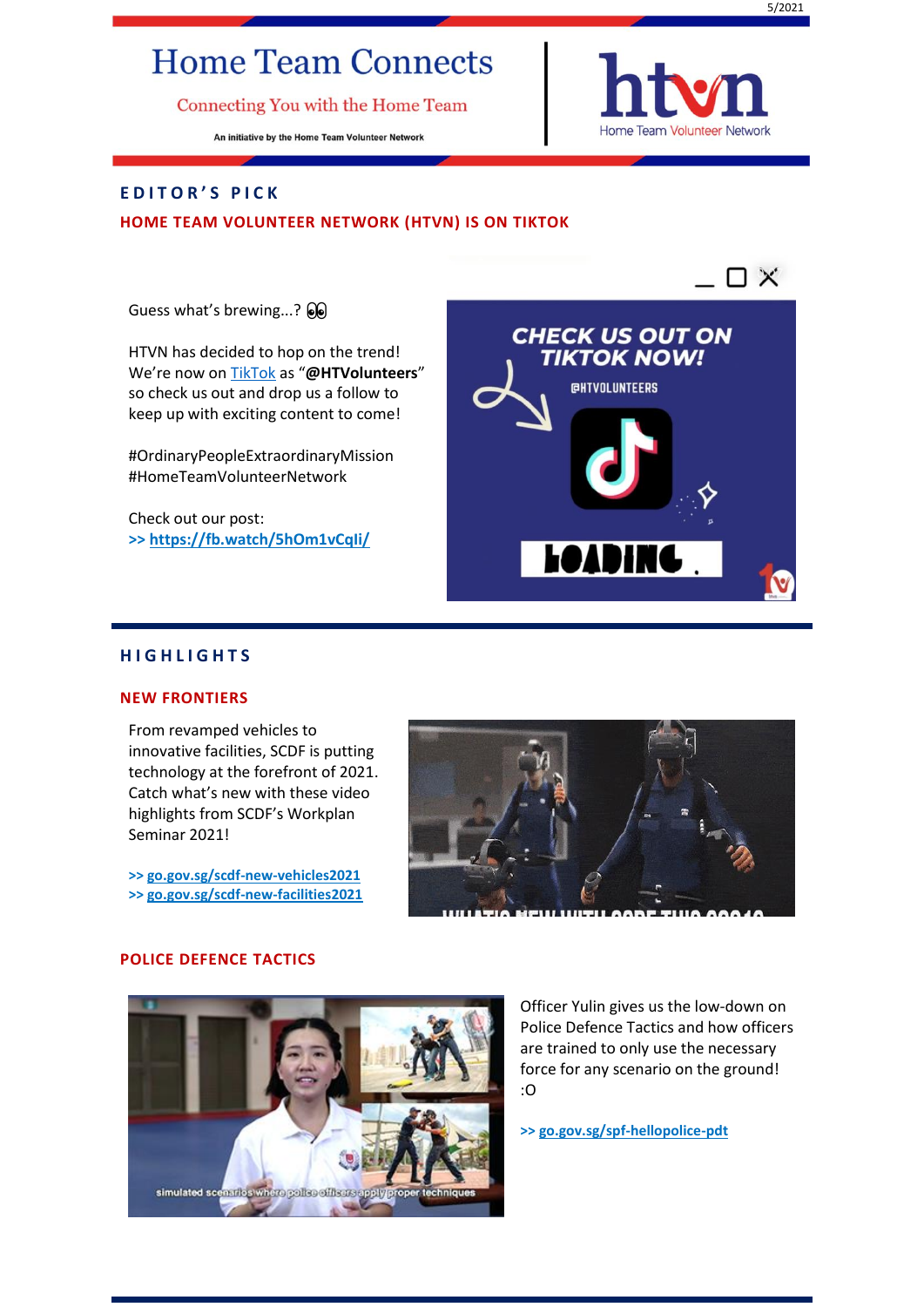# **FIRST READING OF THE ROAD TRAFFIC (AMENDMENT BILL) AMENDMENTS TO THE ROAD TRAFFIC ACT**

The Road Traffic (Amendment) Bill was introduced for First Reading in Parliament on 5<sup>th</sup> April 2021. The Bill introduces amendments to the Road Traffic Act to improve road safety, regulate the use of Power Assisted Bicycles and enhance the Traffic Police's operational efficiency.



**>[> Read the Press Release](https://www.mha.gov.sg/mediaroom/press-releases/amendments-to-the-road-traffic-act)**

**PARLIAMENTARY QUESTIONS** | **On 5 th April, MHA provided responses to seven Parliamentary Questions. Among these was the following from MP Murali Pillai:** To ask the Minister for Home Affairs what assistance can be provided to parents of minors who wish to make background checks of persons to ascertain that they have not been convicted of sexual offences against minors before engaging them as freelance tutors or instructors for their children.

# **Here's the Written Reply by MIN K Shanmugam:**

1. The approach taken today is to try and balance between ensuring that persons who have committed serious sexual crimes are not employed in positions which may put children at risk; and at the same time, not to add to the stigmatisation of ex-offenders and hinder their rehabilitation and reintegration.

2. To strike this balance, the Registration of Criminals Act allows the Police to maintain a non-public record of persons convicted of serious offences, including sexual offences. Agencies such as MOE and MSF work closely with the Police to screen prospective employees who are applying for jobs working with children, such as those in licensed preschools and schools.

3. However, as these records are non-public, members of the public, including parents, do not have access to them.

4. We are considering whether more steps need to be taken, to make it mandatory that all persons employed in similar sectors working with children be screened. There are some practical difficulties in taking this approach, which we are thinking through.

5. It is a further step, from that, to allow parents to screen potential tutors for the tutors' past offences.

I can see the reasonableness in the MP's request. However, it will be little short of having a public registry of a person's criminal antecedents. The information could easily become public. And that has its own consequences.

6. As far as we know, only the US has a public sex offender registry. One research study found that convicted offenders on the registry are more likely to reoffend, as the resultant exclusion from their neighbourhood, job loss, and anxiety problems are counterproductive. The registered sex offenders and their family members have also experienced stigmatisation, harassment, and abuse.

7. We will need to consider the consequences and see if we should provide for further pathways for checking a person's criminal antecedents, beyond the current approach.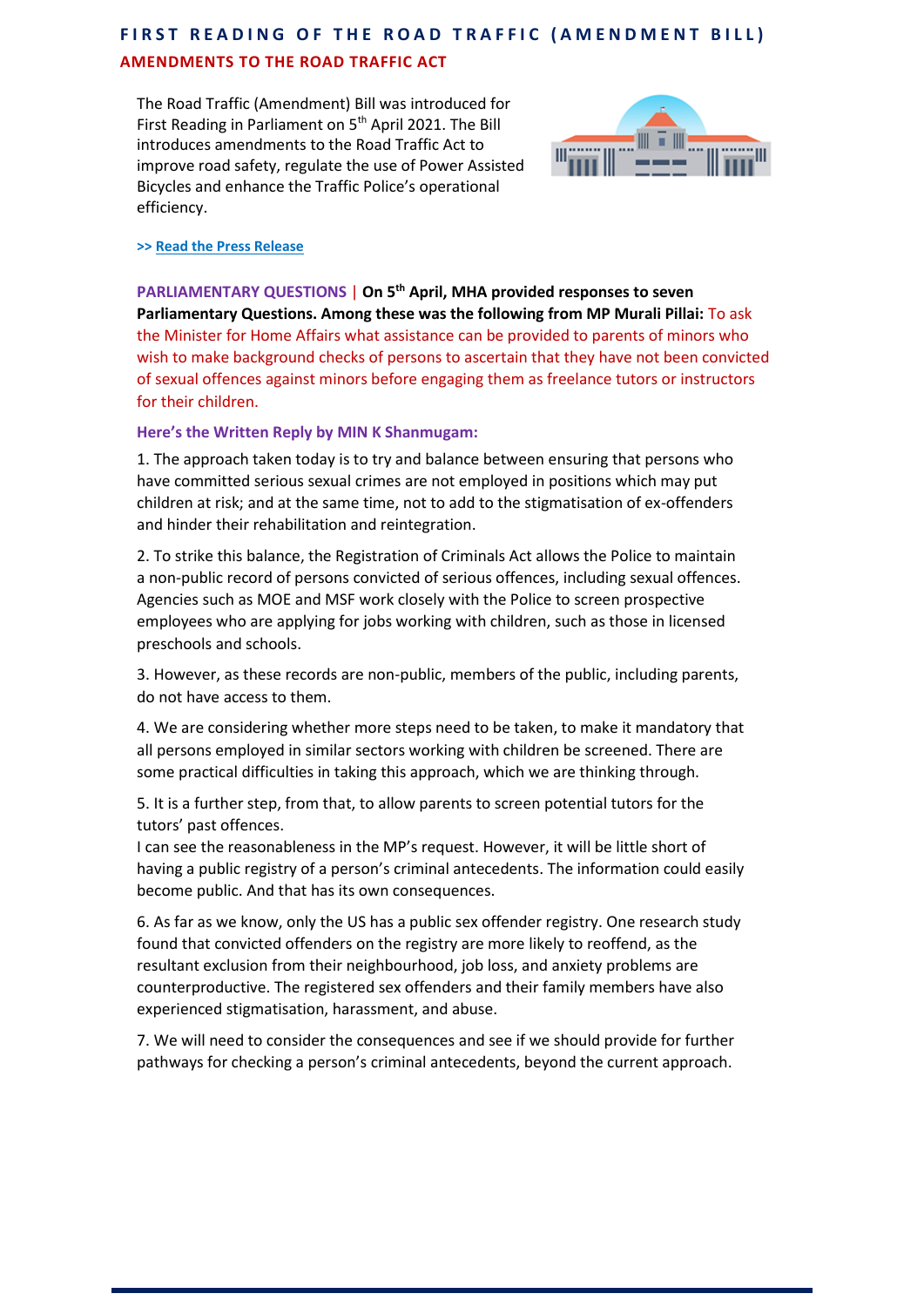# **S H A R I N G O U R A N T I - D R U G**

## **STANCE ON THE GLOBAL STAGE**



"International cooperation to tackle the drug problem is particularly salient for us. In this regard, Singapore reaffirms our strong support for the CND as the UN body with primary responsibility for drug-related matters, and we are committed to working with the CND to strengthen international cooperation."

– 2MIN Josephine Teo **>> [Watch the video of Singapore's National Statement](https://go.gov.sg/mha-64cnd-nationalstatement)**

The 64<sup>th</sup> session of the UN Commission on Narcotic Drugs (CND) was held in Vienna, Austria from 12–16 April. The CND is the main drug policymaking body of the UN and meets annually to review and analyse the global drug situation; develop strategies on international drug control; and recommend measures to address the world drug problem.

Singapore's delegation to the 64<sup>th</sup> CND was led by 2MIN Josephine Teo and comprised officers from MHA, CNB, SPS, MFA and HSA. Delivering Singapore's National Statement, 2MIN announced Singapore's candidature for CND for the term 2024 to 2027.

**>> [Read the Press Release](https://www.mha.gov.sg/mediaroom/press-releases/singapore-announces-its-candidature-for-the-united-nations-commission-on-narcotic-drugs)**

FYI Singapore is part of the UN's Asia and Pacific Group and there are seven seats available for the Group for the term 2024 to 2027.

# **C O M M U N I T Y E N G A G E M E N T**

# **SPONSORSHIP AWARDS**

The Home Team Sponsorship Award is given to Polytechnic and ITE students who demonstrate leadership qualities, drive and resilience, and who share MHA's vision of keeping Singapore safe and secure. After completing their studies, Award recipients will embark on fulfilling careers with SPF, SCDF, ICA, SPS or CNB. At the Home Team Sponsorship Awards Ceremony yesterday, 39 Polytechnic students received the Home Team Diploma Sponsorship Award while five students received the Home Team ITE Sponsorship Award.

"**We are clear that people are the key to our mission success. We want to recruit the best officers. We are committed to their development and to providing them a rewarding career with the Home Team… As One Home Team, we all work towards a common purpose, which is to better the lives of people in Singapore, and to protect our loved ones."**

– MOS Muhammad Faishal Ibrahim

**[>> Read the speech by MOS Faishal at the](https://www.mha.gov.sg/mediaroom/speeches/home-team-sponsorship-award-ceremony-2021-speech-by-assoc-prof-muhammad-faishal-ibrahim-minister-of-state-mha-and-mnd)  [Home Team Sponsorship Awards Ceremony](https://www.mha.gov.sg/mediaroom/speeches/home-team-sponsorship-award-ceremony-2021-speech-by-assoc-prof-muhammad-faishal-ibrahim-minister-of-state-mha-and-mnd)**

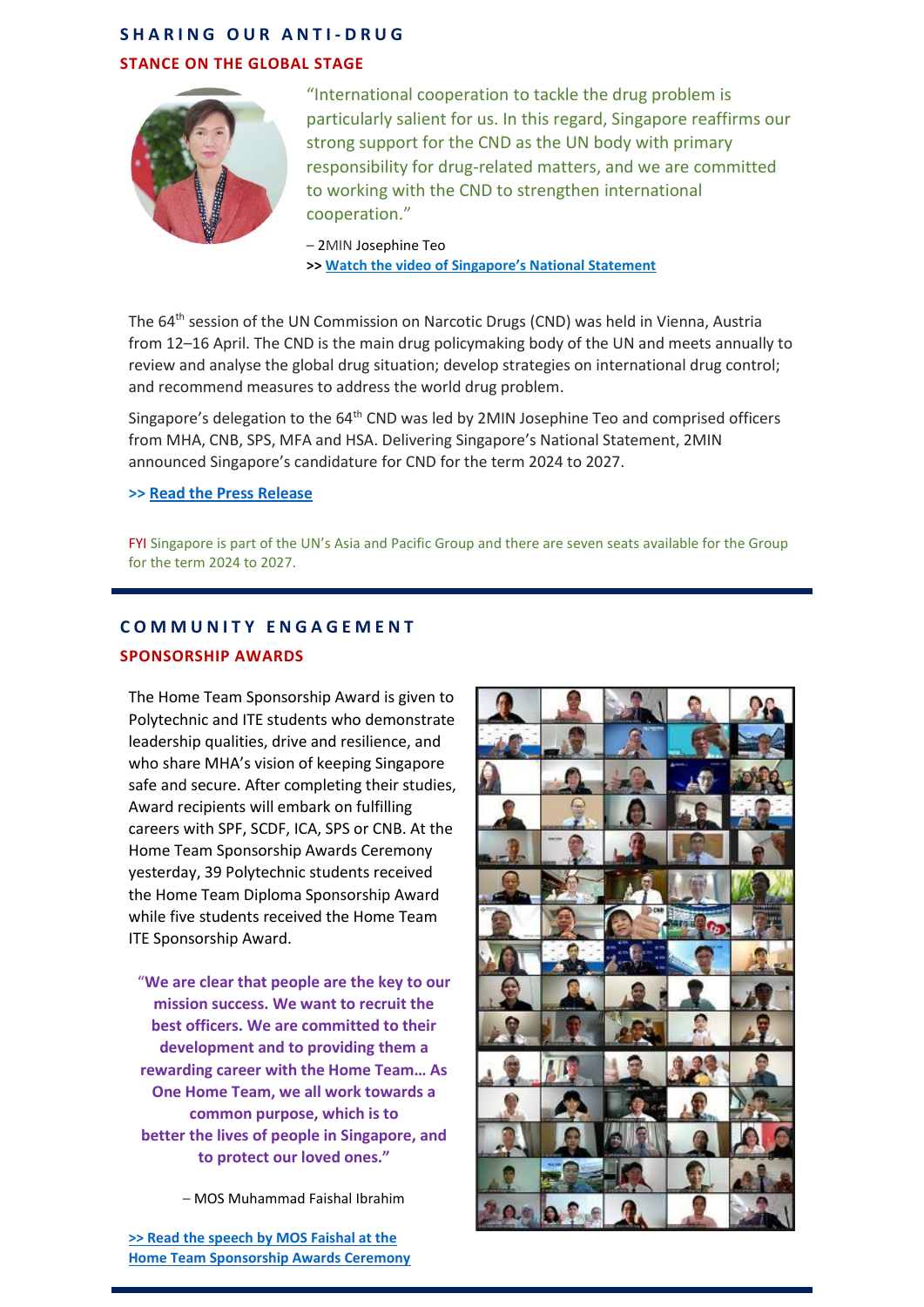#### **HOME TEAM STORIES**

### **SPF | POLICING AT SEA**



Rain or shine, our Police Coast Guard officers work hard to keep Singapore's coastal waters safe. Assistant Navigation Officer Jared Koh gives us more insight into Policing at sea.

**>> [go.gov.sg/spf-pcg-jared](https://go.gov.sg/spf-pcg-jared)**

# **SCDF | DOG HANDLER**



Ever wondered how an SCDF dog handler conducts his training? :) LCP (NS) Chew Wee Leong answers your burning questions!

**>[> go.gov.sg/scdf-weeleong](go.gov.sg/scdf-dog-handler-290321)**

# **ICA | HOME TEAM TRAINER**



#### **DID YOU KNOW?**

#### **BEWARE OF FAKES**

Several fake ICA websites have emerged in recent months. These may look like ICA's corporate website, but they have odd URLs and may launch phishing attempts to get your personal information!

**PROTIP:** Always look out for the **gov.sg** URL.